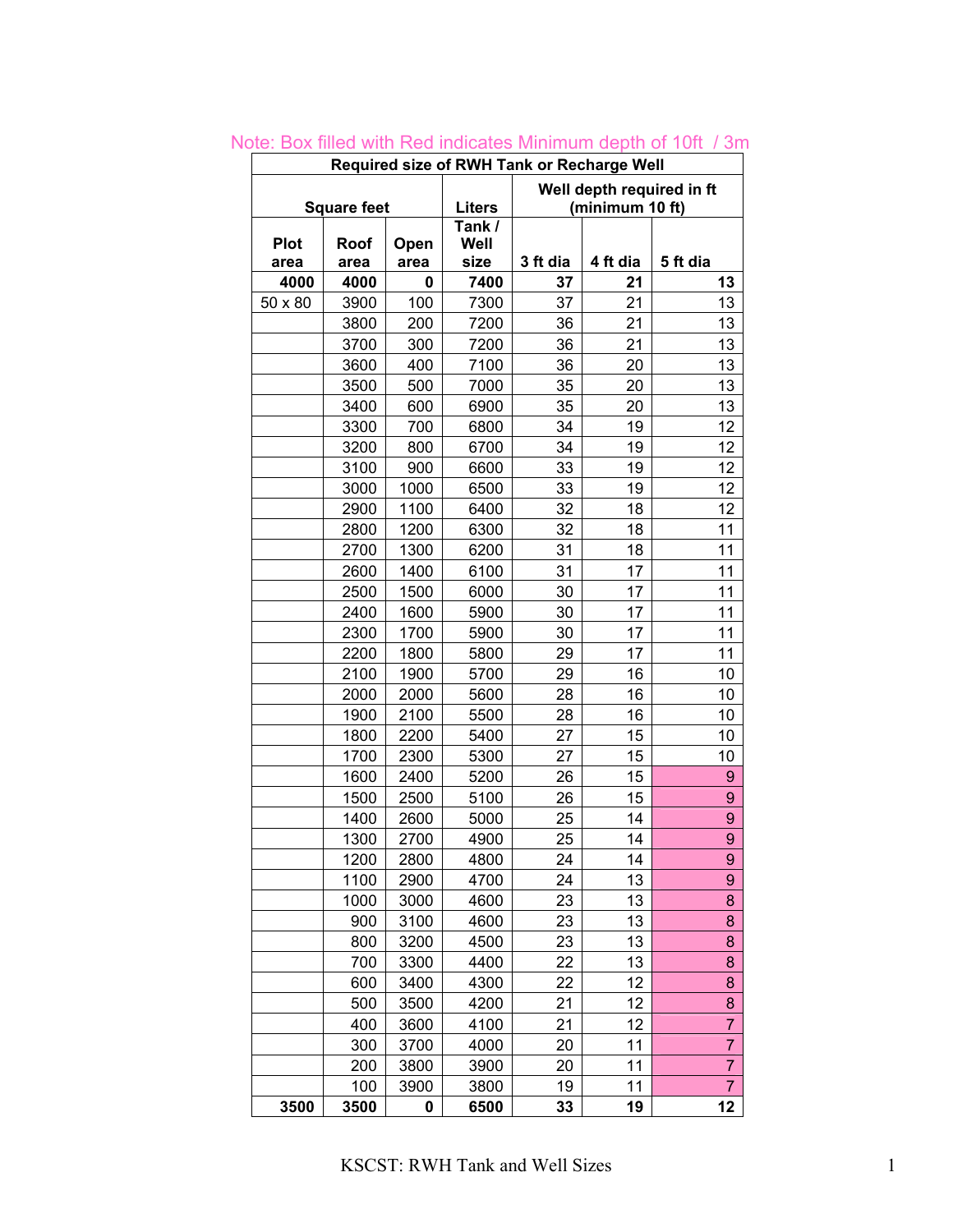| 50 x 70 | 3400 | 100  | 6400 | 32 | 18               | 12               |
|---------|------|------|------|----|------------------|------------------|
|         | 3300 | 200  | 6300 | 32 | 18               | 11               |
|         | 3200 | 300  | 6200 | 31 | 18               | 11               |
|         | 3100 | 400  | 6100 | 31 | 17               | 11               |
|         | 3000 | 500  | 6000 | 30 | 17               | 11               |
|         | 2900 | 600  | 5900 | 30 | 17               | 11               |
|         | 2800 | 700  | 5900 | 30 | 17               | 11               |
|         | 2700 | 800  | 5800 | 29 | 17               | 11               |
|         | 2600 | 900  | 5700 | 29 | 16               | 10               |
|         | 2500 | 1000 | 5600 | 28 | 16               | 10               |
|         | 2400 | 1100 | 5500 | 28 | 16               | 10               |
|         | 2300 | 1200 | 5400 | 27 | 15               | 10               |
|         | 2200 | 1300 | 5300 | 27 | 15               | 10               |
|         | 2100 | 1400 | 5200 | 26 | 15               | 9                |
|         | 2000 | 1500 | 5100 | 26 | 15               | 9                |
|         | 1900 | 1600 | 5000 | 25 | 14               | 9                |
|         | 1800 | 1700 | 4900 | 25 | 14               | 9                |
|         | 1700 | 1800 | 4800 | 24 | 14               | 9                |
|         | 1600 | 1900 | 4700 | 24 | 13               | 9                |
|         | 1500 | 2000 | 4600 | 23 | 13               | 8                |
|         | 1400 | 2100 | 4600 | 23 | 13               | 8                |
|         | 1300 | 2200 | 4500 | 23 | 13               | 8                |
|         | 1200 | 2300 | 4400 | 22 | 13               | 8                |
|         | 1100 | 2400 | 4300 | 22 | 12               | 8                |
|         | 1000 | 2500 | 4200 | 21 | 12               | 8                |
|         | 900  | 2600 | 4100 | 21 | 12               | $\overline{7}$   |
|         | 800  | 2700 | 4000 | 20 | 11               | $\overline{7}$   |
|         | 700  | 2800 | 3900 | 20 | 11               | $\overline{7}$   |
|         | 600  | 2900 | 3800 | 19 | 11               | 7                |
|         | 500  | 3000 | 3700 | 19 | 11               | $\overline{7}$   |
|         | 400  | 3100 | 3600 | 18 | 10               | 7                |
|         | 300  | 3200 | 3500 | 18 | 10               | 6                |
|         | 200  | 3300 | 3400 | 17 | 10               | 6                |
|         | 100  | 3400 | 3300 | 17 | $\boldsymbol{9}$ | $\boldsymbol{6}$ |
| 3000    | 3000 | 0    | 5600 | 28 | 16               | 10               |
| 50 x 60 | 2900 | 100  | 5500 | 28 | 16               | 10               |
|         | 2800 | 200  | 5400 | 27 | 15               | 10               |
|         | 2700 | 300  | 5300 | 27 | 15               | 10               |
|         | 2600 | 400  | 5200 | 26 | 15               | 9                |
|         | 2500 | 500  | 5100 | 26 | 15               | 9                |
|         | 2400 | 600  | 5000 | 25 | 14               | 9                |
|         | 2300 | 700  | 4900 | 25 | 14               | 9                |
|         | 2200 | 800  | 4800 | 24 | 14               | 9                |
|         | 2100 | 900  | 4700 | 24 | 13               | 9                |
|         | 2000 | 1000 | 4600 | 23 | 13               | 8                |
|         | 1900 | 1100 | 4600 | 23 | 13               | 8                |
|         | 1800 | 1200 | 4500 | 23 | 13               | 8                |
|         | 1700 | 1300 | 4400 | 22 | 13               | 8                |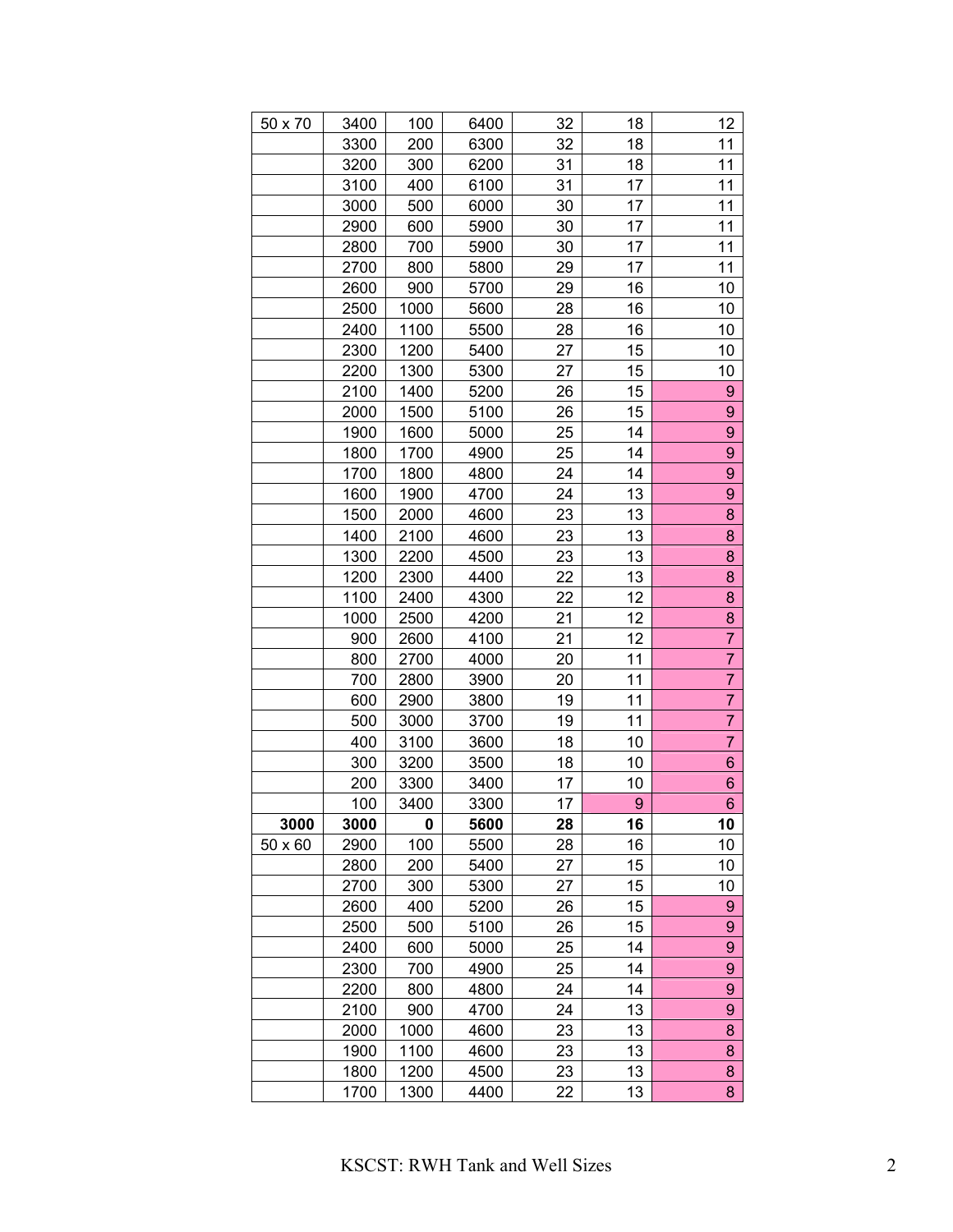|         | 1600 | 1400 | 4300 | 22 | 12             | 8                |
|---------|------|------|------|----|----------------|------------------|
|         | 1500 | 1500 | 4200 | 21 | 12             | 8                |
|         | 1400 | 1600 | 4100 | 21 | 12             | $\overline{7}$   |
|         | 1300 | 1700 | 4000 | 20 | 11             | $\overline{7}$   |
|         | 1200 | 1800 | 3900 | 20 | 11             | $\overline{7}$   |
|         | 1100 | 1900 | 3800 | 19 | 11             | $\overline{7}$   |
|         | 1000 | 2000 | 3700 | 19 | 11             | $\overline{7}$   |
|         | 900  | 2100 | 3600 | 18 | 10             | 7                |
|         | 800  | 2200 | 3500 | 18 | 10             | $6\phantom{1}$   |
|         | 700  | 2300 | 3400 | 17 | 10             | $6\phantom{.}$   |
|         | 600  | 2400 | 3300 | 17 | 9              | 6                |
|         | 500  | 2500 | 3300 | 17 | 9              | 6                |
|         | 400  | 2600 | 3200 | 16 | 9              | 6                |
|         | 300  | 2700 | 3100 | 16 | 9              | $6\phantom{.}$   |
|         | 200  | 2800 | 3000 | 15 | 9              | 5                |
|         | 100  | 2900 | 2900 | 15 | 8              | 5                |
| 2400    | 2400 | 0    | 4500 | 23 | 13             | 8                |
| 40 x 60 | 2300 | 100  | 4400 | 22 | 13             | 8                |
|         | 2200 | 200  | 4300 | 22 | 12             | 8                |
|         | 2100 | 300  | 4200 | 21 | 12             | 8                |
|         | 2000 | 400  | 4100 | 21 | 12             | $\overline{7}$   |
|         | 1900 | 500  | 4000 | 20 | 11             | $\overline{7}$   |
|         | 1800 | 600  | 3900 | 20 | 11             | $\overline{7}$   |
|         | 1700 | 700  | 3800 | 19 | 11             | $\overline{7}$   |
|         | 1600 | 800  | 3700 | 19 | 11             | 7                |
|         | 1500 | 900  | 3600 | 18 | 10             | $\overline{7}$   |
|         | 1400 | 1000 | 3500 | 18 | 10             | 6                |
|         | 1300 | 1100 | 3400 | 17 | 10             | 6                |
|         | 1200 | 1200 | 3300 | 17 | 9              | $6\phantom{.}$   |
|         | 1100 | 1300 | 3300 | 17 | 9              | 6                |
|         | 1000 | 1400 | 3200 | 16 | 9              | 6                |
|         | 900  | 1500 | 3100 | 16 | 9              | 6                |
|         | 800  | 1600 | 3000 | 15 | 9              | 5                |
|         | 700  | 1700 | 2900 | 15 | 8              | 5                |
|         | 600  | 1800 | 2800 | 14 | 8              | 5                |
|         | 500  | 1900 | 2700 | 14 | 8              | 5                |
|         | 400  | 2000 | 2600 | 13 | 7              | 5                |
|         | 300  | 2100 | 2500 | 13 | 7              | 5                |
|         | 200  | 2200 | 2400 | 12 | $\overline{7}$ | 4                |
|         | 100  | 2300 | 2300 | 12 | 7              | 4                |
| 2000    | 2000 | 0    | 3700 | 19 | 11             | $\overline{7}$   |
| 40 x 50 | 1900 | 100  | 3600 | 18 | 10             | 7                |
|         | 1800 | 200  | 3500 | 18 | 10             | 6                |
|         | 1700 | 300  | 3400 | 17 | 10             | 6                |
|         | 1600 | 400  | 3300 | 17 | 9              | $\boldsymbol{6}$ |
|         | 1500 | 500  | 3300 | 17 | 9              | 6                |
|         | 1400 | 600  | 3200 | 16 | 9              | 6                |
|         | 1300 | 700  | 3100 | 16 | 9              | 6                |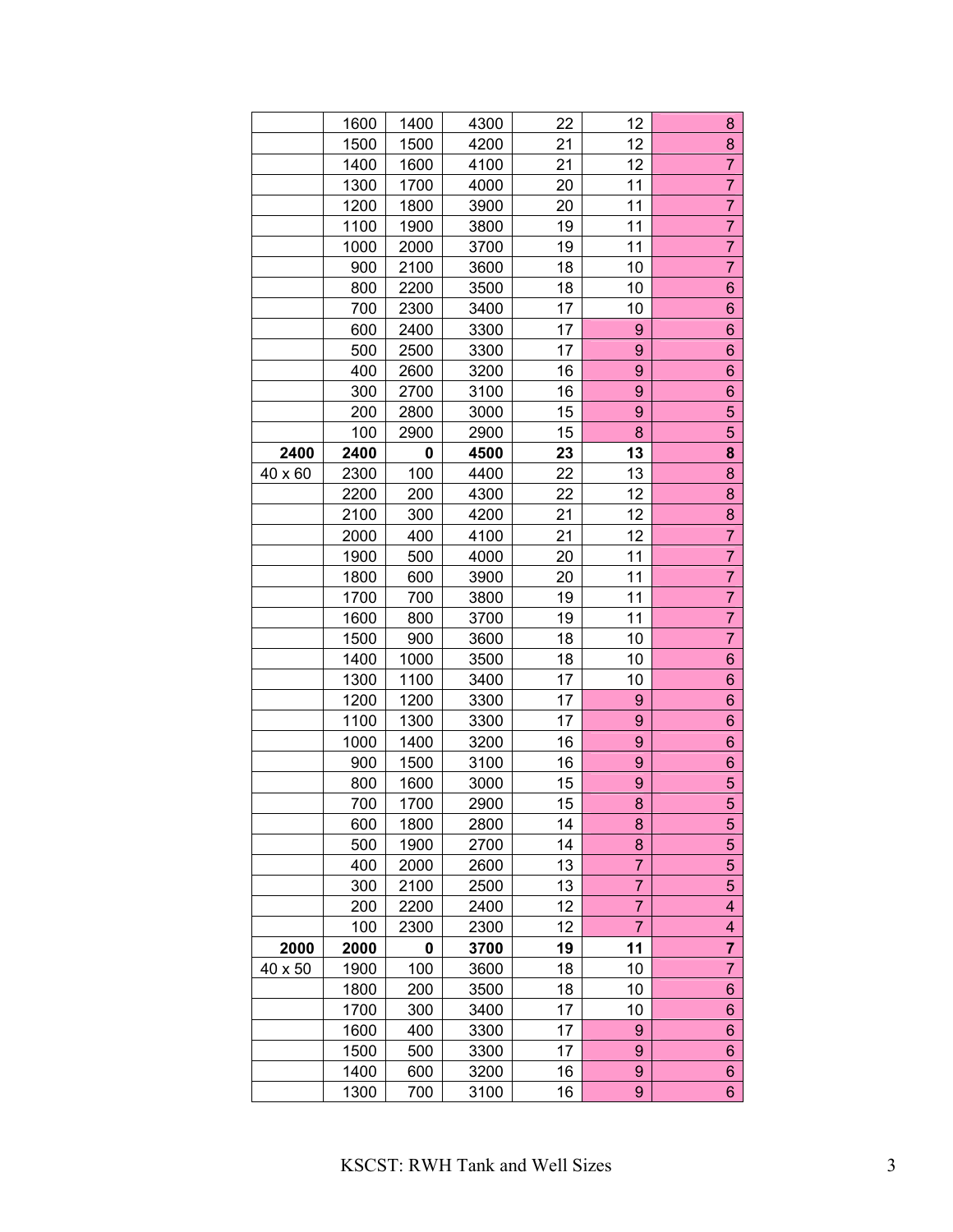|         | 1200 | 800  | 3000 | 15                      | 9                    | 5                       |
|---------|------|------|------|-------------------------|----------------------|-------------------------|
|         | 1100 | 900  | 2900 | 15                      | 8                    | 5                       |
|         | 1000 | 1000 | 2800 | 14                      | 8                    | 5                       |
|         | 900  | 1100 | 2700 | 14                      | 8                    | 5                       |
|         | 800  | 1200 | 2600 | 13                      | $\overline{7}$       | 5                       |
|         | 700  | 1300 | 2500 | 13                      | $\overline{7}$       | 5                       |
|         | 600  | 1400 | 2400 | 12                      | $\overline{7}$       | $\overline{\mathbf{4}}$ |
|         | 500  | 1500 | 2300 | 12                      | 7                    | $\overline{\mathbf{4}}$ |
|         | 400  | 1600 | 2200 | 11                      | 6                    | 4                       |
|         | 300  | 1700 | 2100 | 11                      | 6                    | 4                       |
|         | 200  | 1800 | 2000 | 10                      | 6                    | 4                       |
|         | 100  | 1900 | 2000 | 10                      | 6                    | 4                       |
| 1200    | 1200 | 0    | 2200 | 11                      | 6                    | 4                       |
| 30 x 40 | 1100 | 100  | 2100 | 11                      | 6                    | 4                       |
|         | 1000 | 200  | 2000 | 10                      | 6                    | $\overline{\mathbf{4}}$ |
|         | 900  | 300  | 2000 | 10                      | 6                    | 4                       |
|         | 800  | 400  | 1900 | 10                      | 5                    | 3                       |
|         | 700  | 500  | 1800 | 9                       | 5                    | 3                       |
|         | 600  | 600  | 1700 | 9                       | 5                    | 3                       |
|         | 500  | 700  | 1600 | 8                       | 5                    | 3                       |
|         | 400  | 800  | 1500 | 8                       | 4                    | 3                       |
|         | 300  | 900  | 1400 | $\overline{7}$          | 4                    | 3                       |
|         | 200  | 1000 | 1300 | $\overline{7}$          | 4                    | $\overline{2}$          |
|         | 100  | 1100 | 1200 | 6                       | 3                    | $\overline{2}$          |
| 600     | 600  | 0    | 1100 | 6                       | 3                    | $\overline{2}$          |
| 20 x 30 | 500  | 100  | 1000 | 5                       | 3                    | $\overline{2}$          |
|         | 400  | 200  | 900  | 5                       | 3                    | $\overline{2}$          |
|         | 300  | 300  | 800  | 4                       | $\overline{2}$       | 1                       |
|         | 200  | 400  | 700  | 4                       | $\overline{2}$       | 1                       |
|         | 100  | 500  | 700  | $\overline{\mathbf{4}}$ | $\overline{2}$       | $\overline{1}$          |
| 400     | 400  | 0    | 700  | 4                       | $\overline{2}$       | $\mathbf{1}$            |
| 20 x 20 | 300  | 100  | 700  | 4                       | $\overline{2}$       | 1                       |
|         | 200  | 200  | 600  | 3                       | $\overline{2}$       | $\overline{1}$          |
|         | 100  | 300  | 500  | 3                       | $\mathbf{1}$         | $\overline{1}$          |
|         | 0    | 400  | 400  | $\overline{2}$          | $\overline{1}$       | $\overline{1}$          |
|         |      |      |      |                         | AR Shivakumar PI RWH |                         |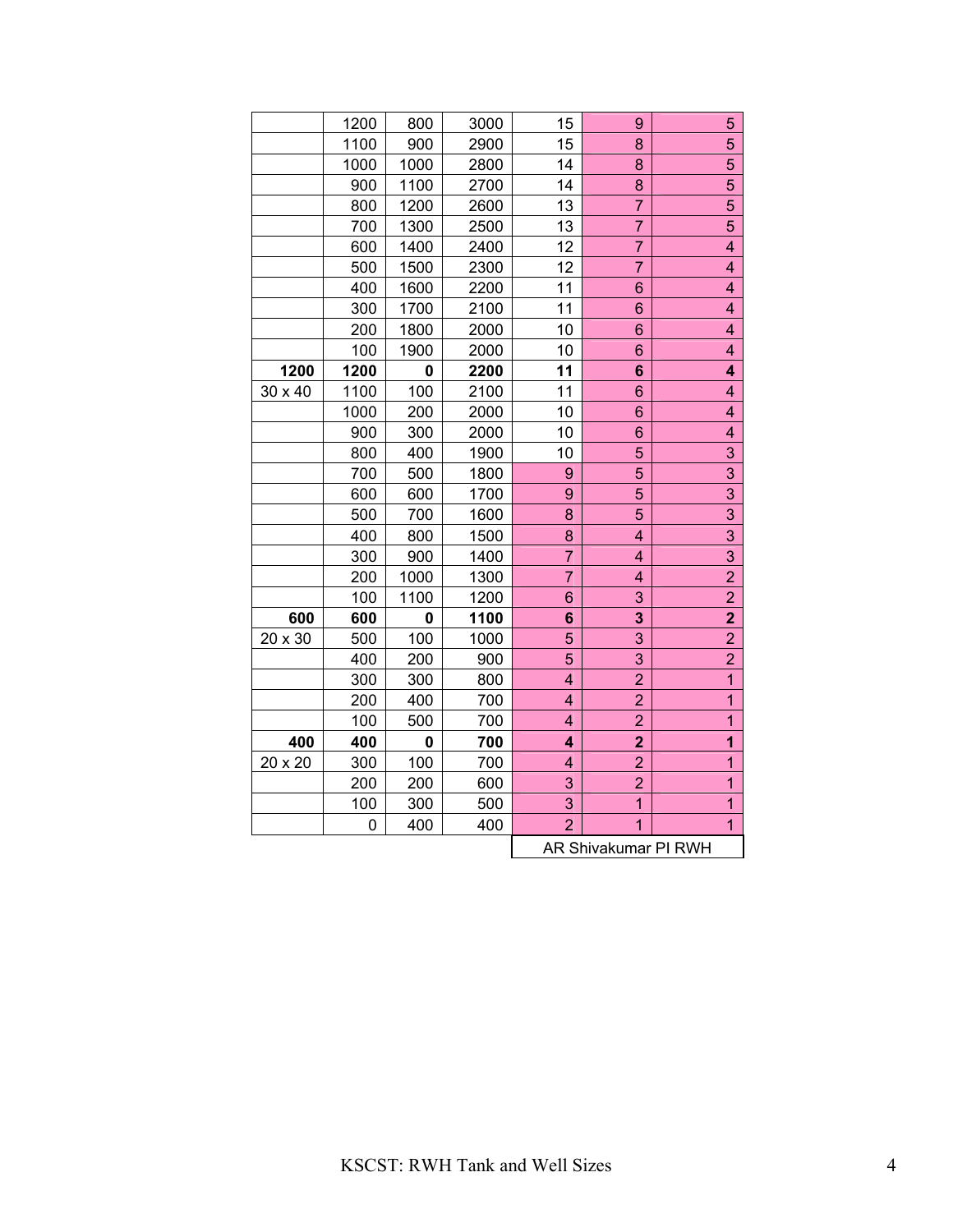|                     | Required size of RWH Tank or Ground Water Recharge Well                           |              |                        |            |                         |                         |  |  |  |  |  |  |  |
|---------------------|-----------------------------------------------------------------------------------|--------------|------------------------|------------|-------------------------|-------------------------|--|--|--|--|--|--|--|
|                     | Well depth required in m<br><b>Liters</b><br>(minimum 3 m)<br><b>Square meter</b> |              |                        |            |                         |                         |  |  |  |  |  |  |  |
| <b>Plot</b><br>area | Roof<br>area                                                                      | Open<br>area | Tank /<br>Well<br>size | 1 m<br>dia | 1.2 <sub>m</sub><br>dia | 1.5 <sub>m</sub><br>dia |  |  |  |  |  |  |  |
| 400                 | 400                                                                               | 0            | 8000                   | 10.2       | 7.1                     | 4.5                     |  |  |  |  |  |  |  |
| 25 x 16             | 390                                                                               | 10           | 7900                   | 10.0       | 7.0                     | 4.4                     |  |  |  |  |  |  |  |
|                     | 380                                                                               | 20           | 7800                   | 9.9        | 6.9                     | 4.4                     |  |  |  |  |  |  |  |
|                     | 370                                                                               | 30           | 7700                   | 9.8        | 6.8                     | 4.3                     |  |  |  |  |  |  |  |
|                     | 360                                                                               | 40           | 7600                   | 9.7        | 6.7                     | 4.3                     |  |  |  |  |  |  |  |
|                     | 350                                                                               | 50           | 7500                   | 9.5        | 6.6                     | 4.2                     |  |  |  |  |  |  |  |
|                     | 340                                                                               | 60           | 7400                   | 9.4        | 6.5                     | 4.2                     |  |  |  |  |  |  |  |
|                     | 330                                                                               | 70           | 7300                   | 9.3        | 6.5                     | 4.1                     |  |  |  |  |  |  |  |
|                     | 320                                                                               | 80           | 7200                   | 9.1        | 6.4                     | 4.1                     |  |  |  |  |  |  |  |
|                     | 310                                                                               | 90           | 7100                   | 9.0        | 6.3                     | 4.0                     |  |  |  |  |  |  |  |
|                     | 300                                                                               | 100          | 7000                   | 8.9        | 6.2                     | 3.9                     |  |  |  |  |  |  |  |
|                     | 290                                                                               | 110          | 6900                   | 8.8        | 6.1                     | 3.9                     |  |  |  |  |  |  |  |
|                     | 280                                                                               | 120          | 6800                   | 8.6        | 6.0                     | 3.8                     |  |  |  |  |  |  |  |
|                     | 270                                                                               | 130          | 6700                   | 8.5        | 5.9                     | 3.8                     |  |  |  |  |  |  |  |
|                     | 260                                                                               | 140          | 6600                   | 8.4        | 5.8                     | 3.7                     |  |  |  |  |  |  |  |
|                     | 250                                                                               | 150          | 6500                   | 8.3        | 5.8                     | 3.7                     |  |  |  |  |  |  |  |
|                     | 240                                                                               | 160          | 6400                   | 8.1        | 5.7                     | 3.6                     |  |  |  |  |  |  |  |
|                     | 230<br>220                                                                        | 170<br>180   | 6300                   | 8.0        | 5.6                     | 3.5<br>3.5              |  |  |  |  |  |  |  |
|                     | 210                                                                               | 190          | 6200<br>6100           | 7.9<br>7.7 | 5.5<br>5.4              | 3.4                     |  |  |  |  |  |  |  |
|                     | 200                                                                               | 200          | 6000                   | 7.6        | 5.3                     | 3.4                     |  |  |  |  |  |  |  |
|                     | 190                                                                               | 210          | 5900                   | 7.5        | 5.2                     | 3.3                     |  |  |  |  |  |  |  |
|                     | 180                                                                               | 220          | 5800                   | 7.4        | 5.1                     | 3.3                     |  |  |  |  |  |  |  |
|                     | 170                                                                               | 230          | 5700                   | 7.2        | 5.0                     | 3.2                     |  |  |  |  |  |  |  |
|                     | 160                                                                               | 240          | 5600                   | 7.1        | 5.0                     | 3.2                     |  |  |  |  |  |  |  |
|                     | 150                                                                               | 250          | 5500                   | 7.0        | 4.9                     | 3.1                     |  |  |  |  |  |  |  |
|                     | 140                                                                               | 260          | 5400                   | 6.9        | 4.8                     | 3.0                     |  |  |  |  |  |  |  |
|                     | 130                                                                               | 270          | 5300                   | 6.7        | 4.7                     | 3.0                     |  |  |  |  |  |  |  |
|                     | 120                                                                               | 280          | 5200                   | 6.6        | 4.6                     | 2.9                     |  |  |  |  |  |  |  |
|                     | 110                                                                               | 290          | 5100                   | 6.5        | 4.5                     | 2.9                     |  |  |  |  |  |  |  |
|                     | 100                                                                               | 300          | 5000                   | 6.4        | 4.4                     | 2.8                     |  |  |  |  |  |  |  |
|                     | 90                                                                                | 310          | 4900                   | 6.2        | 4.3                     | 2.8                     |  |  |  |  |  |  |  |
|                     | 80                                                                                | 320          | 4800                   | 6.1        | 4.2                     | 2.7                     |  |  |  |  |  |  |  |
|                     | 70                                                                                | 330          | 4700                   | 6.0        | 4.2                     | 2.6                     |  |  |  |  |  |  |  |
|                     | 60                                                                                | 340          | 4600                   | 5.8        | 4.1                     | 2.6                     |  |  |  |  |  |  |  |
|                     | 50                                                                                | 350          | 4500                   | 5.7        | 4.0                     | 2.5                     |  |  |  |  |  |  |  |
|                     | 40                                                                                | 360          | 4400                   | 5.6        | 3.9                     | 2.5                     |  |  |  |  |  |  |  |
|                     | 30                                                                                | 370          | 4300                   | 5.5        | 3.8                     | 2.4                     |  |  |  |  |  |  |  |
|                     | 20                                                                                | 380          | 4200                   | 5.3        | 3.7                     | 2.4                     |  |  |  |  |  |  |  |
|                     | 10                                                                                | 390          | 4100                   | 5.2        | 3.6                     | 2.3                     |  |  |  |  |  |  |  |
| 350                 | 350                                                                               | 0            | 7000                   | 8.9        | 6.2                     | 3.9                     |  |  |  |  |  |  |  |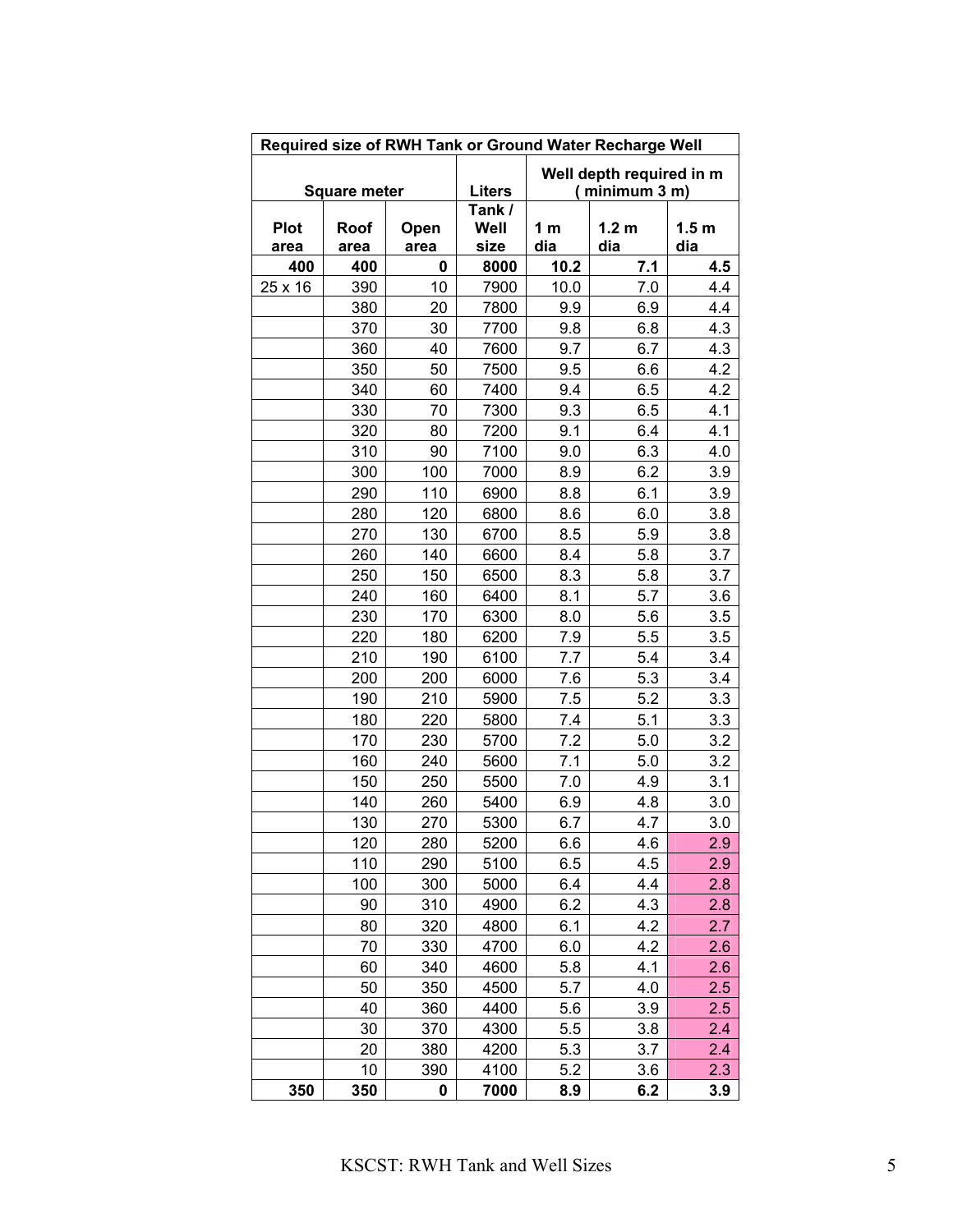| 16 x 22 | 340 | 60  | 7400 | 9.4 | 6.5 | 4.2 |
|---------|-----|-----|------|-----|-----|-----|
|         | 330 | 70  | 7300 | 9.3 | 6.5 | 4.1 |
|         | 320 | 80  | 7200 | 9.1 | 6.4 | 4.1 |
|         | 310 | 90  | 7100 | 9.0 | 6.3 | 4.0 |
|         | 300 | 100 | 7000 | 8.9 | 6.2 | 3.9 |
|         | 290 | 110 | 6900 | 8.8 | 6.1 | 3.9 |
|         | 280 | 120 | 6800 | 8.6 | 6.0 | 3.8 |
|         | 270 | 130 | 6700 | 8.5 | 5.9 | 3.8 |
|         | 260 | 140 | 6600 | 8.4 | 5.8 | 3.7 |
|         | 250 | 150 | 6500 | 8.3 | 5.8 | 3.7 |
|         | 240 | 160 | 6400 | 8.1 | 5.7 | 3.6 |
|         | 230 | 170 | 6300 | 8.0 | 5.6 | 3.5 |
|         | 220 | 180 | 6200 | 7.9 | 5.5 | 3.5 |
|         | 210 | 190 | 6100 | 7.7 | 5.4 | 3.4 |
|         | 200 | 200 | 6000 | 7.6 | 5.3 | 3.4 |
|         | 190 | 210 | 5900 | 7.5 | 5.2 | 3.3 |
|         | 180 | 220 | 5800 | 7.4 | 5.1 | 3.3 |
|         | 170 | 230 | 5700 | 7.2 | 5.0 | 3.2 |
|         | 160 | 240 | 5600 | 7.1 | 5.0 | 3.2 |
|         | 150 | 250 | 5500 | 7.0 | 4.9 | 3.1 |
|         | 140 | 260 | 5400 | 6.9 | 4.8 | 3.0 |
|         | 130 | 270 | 5300 | 6.7 | 4.7 | 3.0 |
|         | 120 | 280 | 5200 | 6.6 | 4.6 | 2.9 |
|         | 110 | 290 | 5100 | 6.5 | 4.5 | 2.9 |
|         | 100 | 300 | 5000 | 6.4 | 4.4 | 2.8 |
|         | 90  | 310 | 4900 | 6.2 | 4.3 | 2.8 |
|         | 80  | 320 | 4800 | 6.1 | 4.2 | 2.7 |
|         | 70  | 330 | 4700 | 6.0 | 4.2 | 2.6 |
|         | 60  | 340 | 4600 | 5.8 | 4.1 | 2.6 |
|         | 50  | 350 | 4500 | 5.7 | 4.0 | 2.5 |
|         | 40  | 360 | 4400 | 5.6 | 3.9 | 2.5 |
|         | 30  | 370 | 4300 | 5.5 | 3.8 | 2.4 |
|         | 20  | 380 | 4200 | 5.3 | 3.7 | 2.4 |
|         | 10  | 390 | 4100 | 5.2 | 3.6 | 2.3 |
| 300     | 300 | 0   | 6000 | 7.6 | 5.3 | 3.4 |
| 16 x 19 | 290 | 10  | 5900 | 7.5 | 5.2 | 3.3 |
|         | 280 | 20  | 5800 | 7.4 | 5.1 | 3.3 |
|         | 270 | 30  | 5700 | 7.2 | 5.0 | 3.2 |
|         | 260 | 40  | 5600 | 7.1 | 5.0 | 3.2 |
|         | 250 | 50  | 5500 | 7.0 | 4.9 | 3.1 |
|         | 240 | 60  | 5400 | 6.9 | 4.8 | 3.0 |
|         | 230 | 70  | 5300 | 6.7 | 4.7 | 3.0 |
|         | 220 | 80  | 5200 | 6.6 | 4.6 | 2.9 |
|         | 210 | 90  | 5100 | 6.5 | 4.5 | 2.9 |
|         | 200 | 100 | 5000 | 6.4 | 4.4 | 2.8 |
|         | 190 | 110 | 4900 | 6.2 | 4.3 | 2.8 |
|         | 180 | 120 | 4800 | 6.1 | 4.2 | 2.7 |
|         | 170 | 130 | 4700 | 6.0 | 4.2 | 2.6 |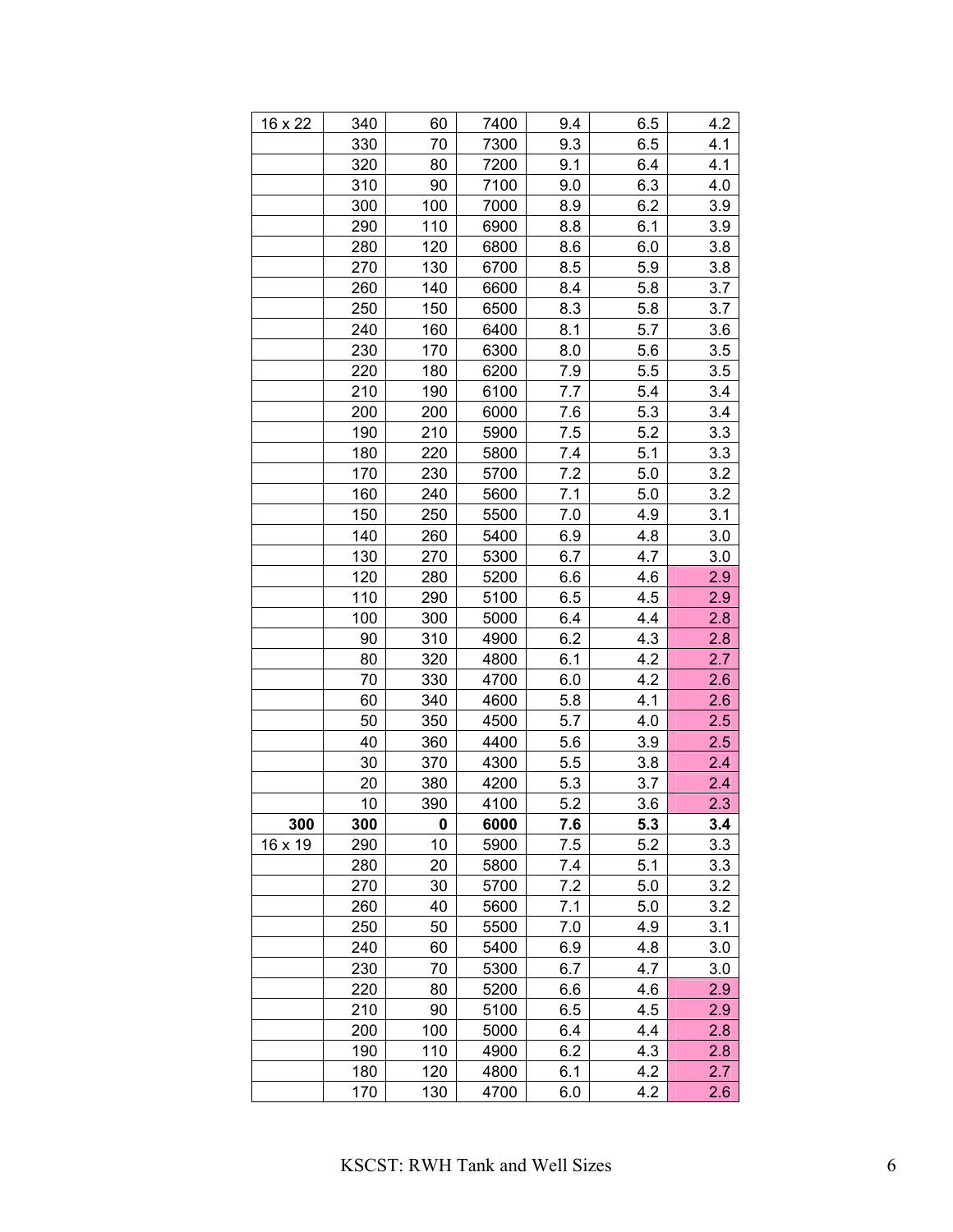|         | 160 | 140 | 4600 | 5.8 | 4.1 | 2.6 |
|---------|-----|-----|------|-----|-----|-----|
|         | 150 | 150 | 4500 | 5.7 | 4.0 | 2.5 |
|         | 140 | 160 | 4400 | 5.6 | 3.9 | 2.5 |
|         | 130 | 170 | 4300 | 5.5 | 3.8 | 2.4 |
|         | 120 | 180 | 4200 | 5.3 | 3.7 | 2.4 |
|         | 110 | 190 | 4100 | 5.2 | 3.6 | 2.3 |
|         | 100 | 200 | 4000 | 5.1 | 3.5 | 2.3 |
|         | 90  | 210 | 3900 | 5.0 | 3.5 | 2.2 |
|         | 80  | 220 | 3800 | 4.8 | 3.4 | 2.1 |
|         | 70  | 230 | 3700 | 4.7 | 3.3 | 2.1 |
|         | 60  | 240 | 3600 | 4.6 | 3.2 | 2.0 |
|         | 50  | 250 | 3500 | 4.4 | 3.1 | 2.0 |
|         | 40  | 260 | 3400 | 4.3 | 3.0 | 1.9 |
|         | 30  | 270 | 3300 | 4.2 | 2.9 | 1.9 |
|         | 20  | 280 | 3200 | 4.1 | 2.8 | 1.8 |
|         | 10  | 290 | 3100 | 3.9 | 2.7 | 1.7 |
| 250     | 250 | 0   | 5000 | 6.4 | 4.4 | 2.8 |
| 12 x 21 | 240 | 10  | 4900 | 6.2 | 4.3 | 2.8 |
|         | 230 | 20  | 4800 | 6.1 | 4.2 | 2.7 |
|         | 220 | 30  | 4700 | 6.0 | 4.2 | 2.6 |
|         | 210 | 40  | 4600 | 5.8 | 4.1 | 2.6 |
|         | 200 | 50  | 4500 | 5.7 | 4.0 | 2.5 |
|         | 190 | 60  | 4400 | 5.6 | 3.9 | 2.5 |
|         | 180 | 70  | 4300 | 5.5 | 3.8 | 2.4 |
|         | 170 | 80  | 4200 | 5.3 | 3.7 | 2.4 |
|         | 160 | 90  | 4100 | 5.2 | 3.6 | 2.3 |
|         | 150 | 100 | 4000 | 5.1 | 3.5 | 2.3 |
|         | 140 | 110 | 3900 | 5.0 | 3.5 | 2.2 |
|         | 130 | 120 | 3800 | 4.8 | 3.4 | 2.1 |
|         | 120 | 130 | 3700 | 4.7 | 3.3 | 2.1 |
|         | 110 | 140 | 3600 | 4.6 | 3.2 | 2.0 |
|         | 100 | 150 | 3500 | 4.4 | 3.1 | 2.0 |
|         | 90  | 160 | 3400 | 4.3 | 3.0 | 1.9 |
|         | 80  | 170 | 3300 | 4.2 | 2.9 | 1.9 |
|         | 70  | 180 | 3200 | 4.1 | 2.8 | 1.8 |
|         | 60  | 190 | 3100 | 3.9 | 2.7 | 1.7 |
|         | 50  | 200 | 3000 | 3.8 | 2.7 | 1.7 |
|         | 40  | 210 | 2900 | 3.7 | 2.6 | 1.6 |
|         | 30  | 220 | 2800 | 3.6 | 2.5 | 1.6 |
|         | 20  | 230 | 2700 | 3.4 | 2.4 | 1.5 |
|         | 10  | 240 | 2600 | 3.3 | 2.3 | 1.5 |
| 200     | 200 | 0   | 4000 | 5.1 | 3.5 | 2.3 |
| 14 x 14 | 190 | 10  | 3900 | 5.0 | 3.5 | 2.2 |
|         | 180 | 20  | 3800 | 4.8 | 3.4 | 2.1 |
|         | 170 | 30  | 3700 | 4.7 | 3.3 | 2.1 |
|         | 160 | 40  | 3600 | 4.6 | 3.2 | 2.0 |
|         | 150 | 50  | 3500 | 4.4 | 3.1 | 2.0 |
|         | 140 | 60  | 3400 | 4.3 | 3.0 | 1.9 |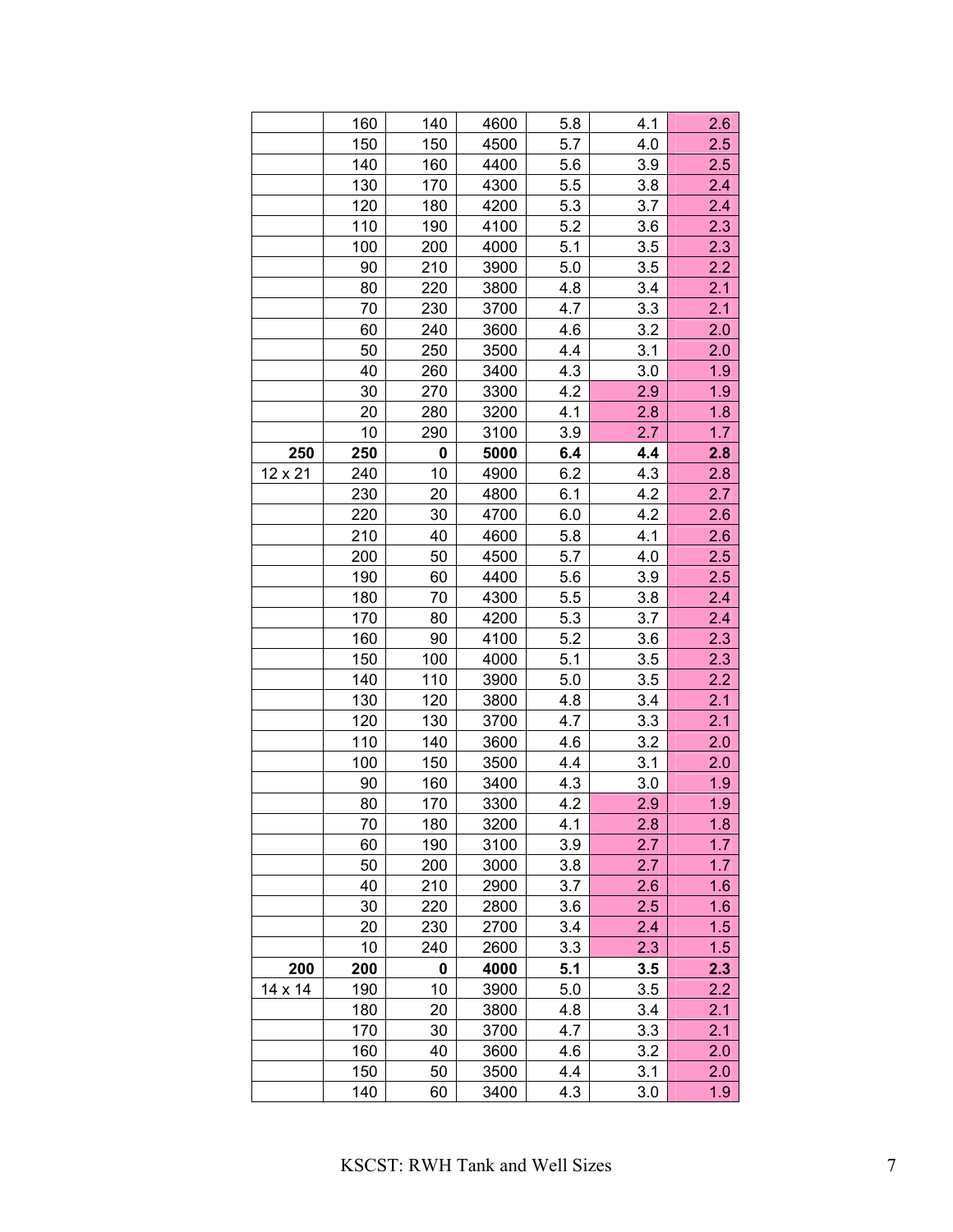|              | 130 | 70        | 3300 | 4.2 | 2.9 | 1.9   |
|--------------|-----|-----------|------|-----|-----|-------|
|              | 120 | 80        | 3200 | 4.1 | 2.8 | 1.8   |
|              | 110 | 90        | 3100 | 3.9 | 2.7 | 1.7   |
|              | 100 | 100       | 3000 | 3.8 | 2.7 | 1.7   |
|              | 90  | 110       | 2900 | 3.7 | 2.6 | 1.6   |
|              | 80  | 120       | 2800 | 3.6 | 2.5 | 1.6   |
|              | 70  | 130       | 2700 | 3.4 | 2.4 | 1.5   |
|              | 60  | 140       | 2600 | 3.3 | 2.3 | 1.5   |
|              | 50  | 150       | 2500 | 3.2 | 2.2 | 1.4   |
|              | 40  | 160       | 2400 | 3.0 | 2.1 | 1.4   |
|              | 30  | 170       | 2300 | 2.9 | 2.0 | 1.3   |
|              | 20  | 180       | 2200 | 2.8 | 1.9 | 1.2   |
|              | 10  | 190       | 2100 | 2.7 | 1.9 | 1.2   |
|              | 0   | 200       | 2000 | 2.5 | 1.8 | 1.1   |
| 150          | 150 | 0         | 3000 | 3.8 | 2.7 | 1.7   |
| 12 x 13      | 140 | 10        | 2900 | 3.7 | 2.6 | 1.6   |
|              | 130 | 20        | 2800 | 3.6 | 2.5 | 1.6   |
|              | 120 | 30        | 2700 | 3.4 | 2.4 | 1.5   |
|              | 110 | 40        | 2600 | 3.3 | 2.3 | 1.5   |
|              | 100 | 50        | 2500 | 3.2 | 2.2 | 1.4   |
|              | 90  | 60        | 2400 | 3.0 | 2.1 | 1.4   |
|              | 80  | 70        | 2300 | 2.9 | 2.0 | 1.3   |
|              | 70  | 80        | 2200 | 2.8 | 1.9 | 1.2   |
|              | 60  | 90        | 2100 | 2.7 | 1.9 | 1.2   |
|              | 50  | 100       | 2000 | 2.5 | 1.8 | $1.1$ |
|              | 40  | 110       | 1900 | 2.4 | 1.7 | 1.1   |
|              | 30  | 120       | 1800 | 2.3 | 1.6 | 1.0   |
|              | 20  | 130       | 1700 | 2.2 | 1.5 | 1.0   |
|              | 10  | 140       | 1600 | 2.0 | 1.4 | 0.9   |
| 100          | 100 | $\pmb{0}$ | 2000 | 2.5 | 1.8 | 1.1   |
| 10 x 10      | 90  | 10        | 1900 | 2.4 | 1.7 | 1.1   |
|              | 80  | 20        | 1800 | 2.3 | 1.6 | 1.0   |
|              | 70  | 30        | 1700 | 2.2 | 1.5 | 1.0   |
|              | 60  | 40        | 1600 | 2.0 | 1.4 | 0.9   |
|              | 50  | 50        | 1500 | 1.9 | 1.3 | 0.8   |
|              | 40  | 60        | 1400 | 1.8 | 1.2 | 0.8   |
|              | 30  | 70        | 1300 | 1.7 | 1.2 | 0.7   |
|              | 20  | 80        | 1200 | 1.5 | 1.1 | 0.7   |
|              | 10  | 90        | 1100 | 1.4 | 1.0 | 0.6   |
| 50           | 50  | 0         | 1000 | 1.3 | 0.9 | 0.6   |
| $6 \times 8$ | 40  | 10        | 900  | 1.1 | 0.8 | 0.5   |
|              | 30  | 20        | 800  | 1.0 | 0.7 | 0.5   |
|              | 20  | 30        | 700  | 0.9 | 0.6 | 0.4   |
|              | 10  | 40        | 600  | 0.8 | 0.5 | 0.3   |

AR Shivakumar PI RWH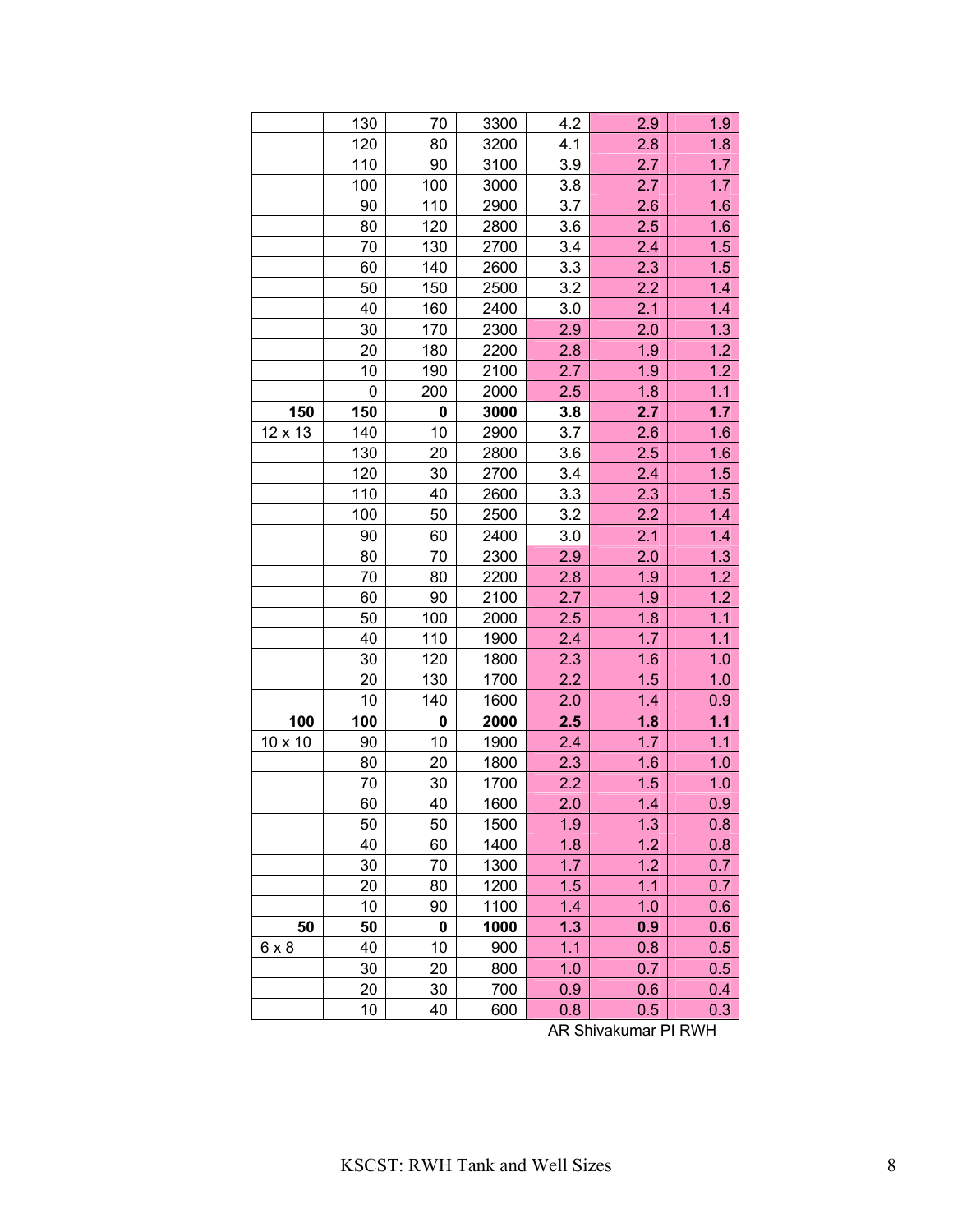## Rainwater Tank size

| 6<br>ft<br><b>Width</b><br>3<br>3.5<br>1500<br>4<br>4.5<br>5<br>5.5<br>6<br>6.5<br>$\overline{7}$<br>7.5<br>8<br>ft<br>3.5<br>2100<br>2400<br>2700<br>3000<br>3300<br>3600<br>4200<br>4800<br>1800<br>3900<br>4500<br>4<br>2000<br>2400<br>2700<br>3100<br>3400<br>3700<br>4100<br>4400<br>4800<br>5100<br>5400<br>4.5<br>2300<br>2700<br>3100<br>3400<br>3800<br>4200<br>4600<br>5000<br>5400<br>5700<br>6100<br>5<br>2500<br>3000<br>3400<br>3800<br>4200<br>4700<br>5100<br>5500<br>5900<br>6400<br>6800<br>5.5<br>4200<br>7500<br>2800<br>3300<br>3700<br>4700<br>5100<br>5600<br>6100<br>6500<br>7000<br>5100<br>6100<br>7100<br>6<br>3100<br>3600<br>4100<br>4600<br>5600<br>6600<br>7600<br>8200<br>6.5<br>6600<br>7200<br>3300<br>3900<br>4400<br>5000<br>5500<br>6100<br>7700<br>8300<br>8800<br>$\overline{7}$<br>3600<br>4200<br>7100<br>7700<br>8300<br>9500<br>4800<br>5400<br>5900<br>6500<br>8900<br>7.5<br>3800<br>4500<br>5100<br>5700<br>6400<br>7000<br>7600<br>8300<br>8900<br>9600<br>10200<br>8<br>4800<br>6800<br>8200<br>10200<br>10900<br>4100<br>5400<br>6100<br>7500<br>8800<br>9500<br>8.5<br>7200<br>7900<br>8700<br>11600<br>4300<br>5100<br>5800<br>6500<br>9400<br>10100<br>10800<br>9<br>9200<br>5400<br>6100<br>6900<br>7600<br>8400<br>9900<br>10700<br>11500<br>12200<br>4600<br>9.5<br>9700<br>7300<br>8100<br>8900<br>10500<br>11300<br>12100<br>12900<br>4800<br>5600<br>6500<br>10<br>10200<br>13600<br>5100<br>5900<br>6800<br>7600<br>8500<br>9300<br>11000<br>11900<br>12700<br>14300<br>10.5<br>5400<br>6200<br>7100<br>8000<br>8900<br>9800<br>10700<br>11600<br>12500<br>13400<br>11<br>10300<br>15000<br>5600<br>6500<br>7500<br>8400<br>9300<br>11200<br>12100<br>13100<br>14000<br>Length ft<br>5900<br>6800<br>7800<br>8800<br>9800<br>10700<br>11700<br>12700<br>13700<br>15600<br>11.5<br>14700<br>7100<br>8200<br>9200<br>10200<br>11200<br>12200<br>13300<br>15300<br>16300<br>12<br>6100<br>14300<br>12.5<br>7400<br>8500<br>9600<br>10600<br>11700<br>12700<br>13800<br>15900<br>17000<br>6400<br>14900<br>13<br>9900<br>12100<br>13300<br>6600<br>7700<br>8800<br>11000<br>14400<br>15500<br>16600<br>17700<br>13.5<br>18400<br>6900<br>8000<br>9200<br>10300<br>11500<br>12600<br>13800<br>14900<br>16100<br>17200<br>14<br>7100<br>8300<br>9500<br>10700<br>11900<br>13100<br>14300<br>15500<br>16700<br>17800<br>19000<br>19700<br>14.5<br>7400<br>8600<br>9900<br>11100<br>12300<br>13600<br>14800<br>16000<br>17200<br>18500<br>15<br>7600<br>10200<br>12700<br>15300<br>16600<br>20400<br>8900<br>11500<br>14000<br>17800<br>19100<br>15.5<br>10500<br>13200<br>14500<br>17100<br>21100<br>7900<br>9200<br>11900<br>15800<br>18400<br>19800<br>16<br>21700<br>8200<br>9500<br>10900<br>12200<br>13600<br>15000<br>16300<br>17700<br>19000<br>20400<br>16.5<br>11200<br>8400<br>9800<br>12600<br>14000<br>15400<br>16800<br>18200<br>19600<br>21000<br>22400<br>18800<br>20200<br>23100<br>17<br>8700<br>10100<br>11600<br>13000<br>14400<br>15900<br>17300<br>21700<br>8900<br>10400<br>11900<br>13400<br>14900<br>16400<br>17800<br>19300<br>20800<br>22300<br>23800<br>17.5<br>10700<br>21400<br>18<br>9200<br>12200<br>13800<br>15300<br>16800<br>18400<br>19900<br>22900<br>24500<br>11000<br>23600<br>25100<br>18.5<br>9400<br>12600<br>14100<br>15700<br>17300<br>18900<br>20400<br>22000<br>19<br>9700<br>11300<br>12900<br>14500<br>17800<br>19400<br>21000<br>22600<br>24200<br>25800<br>16100<br>19.5<br>11600<br>13300<br>18200<br>19900<br>23200<br>24900<br>9900<br>14900<br>16600<br>21500<br>26500<br>20<br>10200<br>11900<br>13600<br>15300<br>17000<br>18700<br>20400<br>22100<br>23800<br>25500<br>27200<br>AR Shivakumar PI RWH | <b>Tank</b><br>size in<br>liters |  |  |  |  |  |  |
|-------------------------------------------------------------------------------------------------------------------------------------------------------------------------------------------------------------------------------------------------------------------------------------------------------------------------------------------------------------------------------------------------------------------------------------------------------------------------------------------------------------------------------------------------------------------------------------------------------------------------------------------------------------------------------------------------------------------------------------------------------------------------------------------------------------------------------------------------------------------------------------------------------------------------------------------------------------------------------------------------------------------------------------------------------------------------------------------------------------------------------------------------------------------------------------------------------------------------------------------------------------------------------------------------------------------------------------------------------------------------------------------------------------------------------------------------------------------------------------------------------------------------------------------------------------------------------------------------------------------------------------------------------------------------------------------------------------------------------------------------------------------------------------------------------------------------------------------------------------------------------------------------------------------------------------------------------------------------------------------------------------------------------------------------------------------------------------------------------------------------------------------------------------------------------------------------------------------------------------------------------------------------------------------------------------------------------------------------------------------------------------------------------------------------------------------------------------------------------------------------------------------------------------------------------------------------------------------------------------------------------------------------------------------------------------------------------------------------------------------------------------------------------------------------------------------------------------------------------------------------------------------------------------------------------------------------------------------------------------------------------------------------------------------------------------------------------------------------------------------------------------------------------------------------------------------------------------------------------------------------------------------------------------------------------------------------------------------------------------------------------------------------------------------------------------------------------------------------------------------------------------------------------------------------------------------------------------------------------------------------------------------------------------------------------------------------------------------|----------------------------------|--|--|--|--|--|--|
|                                                                                                                                                                                                                                                                                                                                                                                                                                                                                                                                                                                                                                                                                                                                                                                                                                                                                                                                                                                                                                                                                                                                                                                                                                                                                                                                                                                                                                                                                                                                                                                                                                                                                                                                                                                                                                                                                                                                                                                                                                                                                                                                                                                                                                                                                                                                                                                                                                                                                                                                                                                                                                                                                                                                                                                                                                                                                                                                                                                                                                                                                                                                                                                                                                                                                                                                                                                                                                                                                                                                                                                                                                                                                                                   | <b>Depth</b>                     |  |  |  |  |  |  |
|                                                                                                                                                                                                                                                                                                                                                                                                                                                                                                                                                                                                                                                                                                                                                                                                                                                                                                                                                                                                                                                                                                                                                                                                                                                                                                                                                                                                                                                                                                                                                                                                                                                                                                                                                                                                                                                                                                                                                                                                                                                                                                                                                                                                                                                                                                                                                                                                                                                                                                                                                                                                                                                                                                                                                                                                                                                                                                                                                                                                                                                                                                                                                                                                                                                                                                                                                                                                                                                                                                                                                                                                                                                                                                                   |                                  |  |  |  |  |  |  |
|                                                                                                                                                                                                                                                                                                                                                                                                                                                                                                                                                                                                                                                                                                                                                                                                                                                                                                                                                                                                                                                                                                                                                                                                                                                                                                                                                                                                                                                                                                                                                                                                                                                                                                                                                                                                                                                                                                                                                                                                                                                                                                                                                                                                                                                                                                                                                                                                                                                                                                                                                                                                                                                                                                                                                                                                                                                                                                                                                                                                                                                                                                                                                                                                                                                                                                                                                                                                                                                                                                                                                                                                                                                                                                                   |                                  |  |  |  |  |  |  |
|                                                                                                                                                                                                                                                                                                                                                                                                                                                                                                                                                                                                                                                                                                                                                                                                                                                                                                                                                                                                                                                                                                                                                                                                                                                                                                                                                                                                                                                                                                                                                                                                                                                                                                                                                                                                                                                                                                                                                                                                                                                                                                                                                                                                                                                                                                                                                                                                                                                                                                                                                                                                                                                                                                                                                                                                                                                                                                                                                                                                                                                                                                                                                                                                                                                                                                                                                                                                                                                                                                                                                                                                                                                                                                                   |                                  |  |  |  |  |  |  |
|                                                                                                                                                                                                                                                                                                                                                                                                                                                                                                                                                                                                                                                                                                                                                                                                                                                                                                                                                                                                                                                                                                                                                                                                                                                                                                                                                                                                                                                                                                                                                                                                                                                                                                                                                                                                                                                                                                                                                                                                                                                                                                                                                                                                                                                                                                                                                                                                                                                                                                                                                                                                                                                                                                                                                                                                                                                                                                                                                                                                                                                                                                                                                                                                                                                                                                                                                                                                                                                                                                                                                                                                                                                                                                                   |                                  |  |  |  |  |  |  |
|                                                                                                                                                                                                                                                                                                                                                                                                                                                                                                                                                                                                                                                                                                                                                                                                                                                                                                                                                                                                                                                                                                                                                                                                                                                                                                                                                                                                                                                                                                                                                                                                                                                                                                                                                                                                                                                                                                                                                                                                                                                                                                                                                                                                                                                                                                                                                                                                                                                                                                                                                                                                                                                                                                                                                                                                                                                                                                                                                                                                                                                                                                                                                                                                                                                                                                                                                                                                                                                                                                                                                                                                                                                                                                                   |                                  |  |  |  |  |  |  |
|                                                                                                                                                                                                                                                                                                                                                                                                                                                                                                                                                                                                                                                                                                                                                                                                                                                                                                                                                                                                                                                                                                                                                                                                                                                                                                                                                                                                                                                                                                                                                                                                                                                                                                                                                                                                                                                                                                                                                                                                                                                                                                                                                                                                                                                                                                                                                                                                                                                                                                                                                                                                                                                                                                                                                                                                                                                                                                                                                                                                                                                                                                                                                                                                                                                                                                                                                                                                                                                                                                                                                                                                                                                                                                                   |                                  |  |  |  |  |  |  |
|                                                                                                                                                                                                                                                                                                                                                                                                                                                                                                                                                                                                                                                                                                                                                                                                                                                                                                                                                                                                                                                                                                                                                                                                                                                                                                                                                                                                                                                                                                                                                                                                                                                                                                                                                                                                                                                                                                                                                                                                                                                                                                                                                                                                                                                                                                                                                                                                                                                                                                                                                                                                                                                                                                                                                                                                                                                                                                                                                                                                                                                                                                                                                                                                                                                                                                                                                                                                                                                                                                                                                                                                                                                                                                                   |                                  |  |  |  |  |  |  |
|                                                                                                                                                                                                                                                                                                                                                                                                                                                                                                                                                                                                                                                                                                                                                                                                                                                                                                                                                                                                                                                                                                                                                                                                                                                                                                                                                                                                                                                                                                                                                                                                                                                                                                                                                                                                                                                                                                                                                                                                                                                                                                                                                                                                                                                                                                                                                                                                                                                                                                                                                                                                                                                                                                                                                                                                                                                                                                                                                                                                                                                                                                                                                                                                                                                                                                                                                                                                                                                                                                                                                                                                                                                                                                                   |                                  |  |  |  |  |  |  |
|                                                                                                                                                                                                                                                                                                                                                                                                                                                                                                                                                                                                                                                                                                                                                                                                                                                                                                                                                                                                                                                                                                                                                                                                                                                                                                                                                                                                                                                                                                                                                                                                                                                                                                                                                                                                                                                                                                                                                                                                                                                                                                                                                                                                                                                                                                                                                                                                                                                                                                                                                                                                                                                                                                                                                                                                                                                                                                                                                                                                                                                                                                                                                                                                                                                                                                                                                                                                                                                                                                                                                                                                                                                                                                                   |                                  |  |  |  |  |  |  |
|                                                                                                                                                                                                                                                                                                                                                                                                                                                                                                                                                                                                                                                                                                                                                                                                                                                                                                                                                                                                                                                                                                                                                                                                                                                                                                                                                                                                                                                                                                                                                                                                                                                                                                                                                                                                                                                                                                                                                                                                                                                                                                                                                                                                                                                                                                                                                                                                                                                                                                                                                                                                                                                                                                                                                                                                                                                                                                                                                                                                                                                                                                                                                                                                                                                                                                                                                                                                                                                                                                                                                                                                                                                                                                                   |                                  |  |  |  |  |  |  |
|                                                                                                                                                                                                                                                                                                                                                                                                                                                                                                                                                                                                                                                                                                                                                                                                                                                                                                                                                                                                                                                                                                                                                                                                                                                                                                                                                                                                                                                                                                                                                                                                                                                                                                                                                                                                                                                                                                                                                                                                                                                                                                                                                                                                                                                                                                                                                                                                                                                                                                                                                                                                                                                                                                                                                                                                                                                                                                                                                                                                                                                                                                                                                                                                                                                                                                                                                                                                                                                                                                                                                                                                                                                                                                                   |                                  |  |  |  |  |  |  |
|                                                                                                                                                                                                                                                                                                                                                                                                                                                                                                                                                                                                                                                                                                                                                                                                                                                                                                                                                                                                                                                                                                                                                                                                                                                                                                                                                                                                                                                                                                                                                                                                                                                                                                                                                                                                                                                                                                                                                                                                                                                                                                                                                                                                                                                                                                                                                                                                                                                                                                                                                                                                                                                                                                                                                                                                                                                                                                                                                                                                                                                                                                                                                                                                                                                                                                                                                                                                                                                                                                                                                                                                                                                                                                                   |                                  |  |  |  |  |  |  |
|                                                                                                                                                                                                                                                                                                                                                                                                                                                                                                                                                                                                                                                                                                                                                                                                                                                                                                                                                                                                                                                                                                                                                                                                                                                                                                                                                                                                                                                                                                                                                                                                                                                                                                                                                                                                                                                                                                                                                                                                                                                                                                                                                                                                                                                                                                                                                                                                                                                                                                                                                                                                                                                                                                                                                                                                                                                                                                                                                                                                                                                                                                                                                                                                                                                                                                                                                                                                                                                                                                                                                                                                                                                                                                                   |                                  |  |  |  |  |  |  |
|                                                                                                                                                                                                                                                                                                                                                                                                                                                                                                                                                                                                                                                                                                                                                                                                                                                                                                                                                                                                                                                                                                                                                                                                                                                                                                                                                                                                                                                                                                                                                                                                                                                                                                                                                                                                                                                                                                                                                                                                                                                                                                                                                                                                                                                                                                                                                                                                                                                                                                                                                                                                                                                                                                                                                                                                                                                                                                                                                                                                                                                                                                                                                                                                                                                                                                                                                                                                                                                                                                                                                                                                                                                                                                                   |                                  |  |  |  |  |  |  |
|                                                                                                                                                                                                                                                                                                                                                                                                                                                                                                                                                                                                                                                                                                                                                                                                                                                                                                                                                                                                                                                                                                                                                                                                                                                                                                                                                                                                                                                                                                                                                                                                                                                                                                                                                                                                                                                                                                                                                                                                                                                                                                                                                                                                                                                                                                                                                                                                                                                                                                                                                                                                                                                                                                                                                                                                                                                                                                                                                                                                                                                                                                                                                                                                                                                                                                                                                                                                                                                                                                                                                                                                                                                                                                                   |                                  |  |  |  |  |  |  |
|                                                                                                                                                                                                                                                                                                                                                                                                                                                                                                                                                                                                                                                                                                                                                                                                                                                                                                                                                                                                                                                                                                                                                                                                                                                                                                                                                                                                                                                                                                                                                                                                                                                                                                                                                                                                                                                                                                                                                                                                                                                                                                                                                                                                                                                                                                                                                                                                                                                                                                                                                                                                                                                                                                                                                                                                                                                                                                                                                                                                                                                                                                                                                                                                                                                                                                                                                                                                                                                                                                                                                                                                                                                                                                                   |                                  |  |  |  |  |  |  |
|                                                                                                                                                                                                                                                                                                                                                                                                                                                                                                                                                                                                                                                                                                                                                                                                                                                                                                                                                                                                                                                                                                                                                                                                                                                                                                                                                                                                                                                                                                                                                                                                                                                                                                                                                                                                                                                                                                                                                                                                                                                                                                                                                                                                                                                                                                                                                                                                                                                                                                                                                                                                                                                                                                                                                                                                                                                                                                                                                                                                                                                                                                                                                                                                                                                                                                                                                                                                                                                                                                                                                                                                                                                                                                                   |                                  |  |  |  |  |  |  |
|                                                                                                                                                                                                                                                                                                                                                                                                                                                                                                                                                                                                                                                                                                                                                                                                                                                                                                                                                                                                                                                                                                                                                                                                                                                                                                                                                                                                                                                                                                                                                                                                                                                                                                                                                                                                                                                                                                                                                                                                                                                                                                                                                                                                                                                                                                                                                                                                                                                                                                                                                                                                                                                                                                                                                                                                                                                                                                                                                                                                                                                                                                                                                                                                                                                                                                                                                                                                                                                                                                                                                                                                                                                                                                                   |                                  |  |  |  |  |  |  |
|                                                                                                                                                                                                                                                                                                                                                                                                                                                                                                                                                                                                                                                                                                                                                                                                                                                                                                                                                                                                                                                                                                                                                                                                                                                                                                                                                                                                                                                                                                                                                                                                                                                                                                                                                                                                                                                                                                                                                                                                                                                                                                                                                                                                                                                                                                                                                                                                                                                                                                                                                                                                                                                                                                                                                                                                                                                                                                                                                                                                                                                                                                                                                                                                                                                                                                                                                                                                                                                                                                                                                                                                                                                                                                                   |                                  |  |  |  |  |  |  |
|                                                                                                                                                                                                                                                                                                                                                                                                                                                                                                                                                                                                                                                                                                                                                                                                                                                                                                                                                                                                                                                                                                                                                                                                                                                                                                                                                                                                                                                                                                                                                                                                                                                                                                                                                                                                                                                                                                                                                                                                                                                                                                                                                                                                                                                                                                                                                                                                                                                                                                                                                                                                                                                                                                                                                                                                                                                                                                                                                                                                                                                                                                                                                                                                                                                                                                                                                                                                                                                                                                                                                                                                                                                                                                                   |                                  |  |  |  |  |  |  |
|                                                                                                                                                                                                                                                                                                                                                                                                                                                                                                                                                                                                                                                                                                                                                                                                                                                                                                                                                                                                                                                                                                                                                                                                                                                                                                                                                                                                                                                                                                                                                                                                                                                                                                                                                                                                                                                                                                                                                                                                                                                                                                                                                                                                                                                                                                                                                                                                                                                                                                                                                                                                                                                                                                                                                                                                                                                                                                                                                                                                                                                                                                                                                                                                                                                                                                                                                                                                                                                                                                                                                                                                                                                                                                                   |                                  |  |  |  |  |  |  |
|                                                                                                                                                                                                                                                                                                                                                                                                                                                                                                                                                                                                                                                                                                                                                                                                                                                                                                                                                                                                                                                                                                                                                                                                                                                                                                                                                                                                                                                                                                                                                                                                                                                                                                                                                                                                                                                                                                                                                                                                                                                                                                                                                                                                                                                                                                                                                                                                                                                                                                                                                                                                                                                                                                                                                                                                                                                                                                                                                                                                                                                                                                                                                                                                                                                                                                                                                                                                                                                                                                                                                                                                                                                                                                                   |                                  |  |  |  |  |  |  |
|                                                                                                                                                                                                                                                                                                                                                                                                                                                                                                                                                                                                                                                                                                                                                                                                                                                                                                                                                                                                                                                                                                                                                                                                                                                                                                                                                                                                                                                                                                                                                                                                                                                                                                                                                                                                                                                                                                                                                                                                                                                                                                                                                                                                                                                                                                                                                                                                                                                                                                                                                                                                                                                                                                                                                                                                                                                                                                                                                                                                                                                                                                                                                                                                                                                                                                                                                                                                                                                                                                                                                                                                                                                                                                                   |                                  |  |  |  |  |  |  |
|                                                                                                                                                                                                                                                                                                                                                                                                                                                                                                                                                                                                                                                                                                                                                                                                                                                                                                                                                                                                                                                                                                                                                                                                                                                                                                                                                                                                                                                                                                                                                                                                                                                                                                                                                                                                                                                                                                                                                                                                                                                                                                                                                                                                                                                                                                                                                                                                                                                                                                                                                                                                                                                                                                                                                                                                                                                                                                                                                                                                                                                                                                                                                                                                                                                                                                                                                                                                                                                                                                                                                                                                                                                                                                                   |                                  |  |  |  |  |  |  |
|                                                                                                                                                                                                                                                                                                                                                                                                                                                                                                                                                                                                                                                                                                                                                                                                                                                                                                                                                                                                                                                                                                                                                                                                                                                                                                                                                                                                                                                                                                                                                                                                                                                                                                                                                                                                                                                                                                                                                                                                                                                                                                                                                                                                                                                                                                                                                                                                                                                                                                                                                                                                                                                                                                                                                                                                                                                                                                                                                                                                                                                                                                                                                                                                                                                                                                                                                                                                                                                                                                                                                                                                                                                                                                                   |                                  |  |  |  |  |  |  |
|                                                                                                                                                                                                                                                                                                                                                                                                                                                                                                                                                                                                                                                                                                                                                                                                                                                                                                                                                                                                                                                                                                                                                                                                                                                                                                                                                                                                                                                                                                                                                                                                                                                                                                                                                                                                                                                                                                                                                                                                                                                                                                                                                                                                                                                                                                                                                                                                                                                                                                                                                                                                                                                                                                                                                                                                                                                                                                                                                                                                                                                                                                                                                                                                                                                                                                                                                                                                                                                                                                                                                                                                                                                                                                                   |                                  |  |  |  |  |  |  |
|                                                                                                                                                                                                                                                                                                                                                                                                                                                                                                                                                                                                                                                                                                                                                                                                                                                                                                                                                                                                                                                                                                                                                                                                                                                                                                                                                                                                                                                                                                                                                                                                                                                                                                                                                                                                                                                                                                                                                                                                                                                                                                                                                                                                                                                                                                                                                                                                                                                                                                                                                                                                                                                                                                                                                                                                                                                                                                                                                                                                                                                                                                                                                                                                                                                                                                                                                                                                                                                                                                                                                                                                                                                                                                                   |                                  |  |  |  |  |  |  |
|                                                                                                                                                                                                                                                                                                                                                                                                                                                                                                                                                                                                                                                                                                                                                                                                                                                                                                                                                                                                                                                                                                                                                                                                                                                                                                                                                                                                                                                                                                                                                                                                                                                                                                                                                                                                                                                                                                                                                                                                                                                                                                                                                                                                                                                                                                                                                                                                                                                                                                                                                                                                                                                                                                                                                                                                                                                                                                                                                                                                                                                                                                                                                                                                                                                                                                                                                                                                                                                                                                                                                                                                                                                                                                                   |                                  |  |  |  |  |  |  |
|                                                                                                                                                                                                                                                                                                                                                                                                                                                                                                                                                                                                                                                                                                                                                                                                                                                                                                                                                                                                                                                                                                                                                                                                                                                                                                                                                                                                                                                                                                                                                                                                                                                                                                                                                                                                                                                                                                                                                                                                                                                                                                                                                                                                                                                                                                                                                                                                                                                                                                                                                                                                                                                                                                                                                                                                                                                                                                                                                                                                                                                                                                                                                                                                                                                                                                                                                                                                                                                                                                                                                                                                                                                                                                                   |                                  |  |  |  |  |  |  |
|                                                                                                                                                                                                                                                                                                                                                                                                                                                                                                                                                                                                                                                                                                                                                                                                                                                                                                                                                                                                                                                                                                                                                                                                                                                                                                                                                                                                                                                                                                                                                                                                                                                                                                                                                                                                                                                                                                                                                                                                                                                                                                                                                                                                                                                                                                                                                                                                                                                                                                                                                                                                                                                                                                                                                                                                                                                                                                                                                                                                                                                                                                                                                                                                                                                                                                                                                                                                                                                                                                                                                                                                                                                                                                                   |                                  |  |  |  |  |  |  |
|                                                                                                                                                                                                                                                                                                                                                                                                                                                                                                                                                                                                                                                                                                                                                                                                                                                                                                                                                                                                                                                                                                                                                                                                                                                                                                                                                                                                                                                                                                                                                                                                                                                                                                                                                                                                                                                                                                                                                                                                                                                                                                                                                                                                                                                                                                                                                                                                                                                                                                                                                                                                                                                                                                                                                                                                                                                                                                                                                                                                                                                                                                                                                                                                                                                                                                                                                                                                                                                                                                                                                                                                                                                                                                                   |                                  |  |  |  |  |  |  |
|                                                                                                                                                                                                                                                                                                                                                                                                                                                                                                                                                                                                                                                                                                                                                                                                                                                                                                                                                                                                                                                                                                                                                                                                                                                                                                                                                                                                                                                                                                                                                                                                                                                                                                                                                                                                                                                                                                                                                                                                                                                                                                                                                                                                                                                                                                                                                                                                                                                                                                                                                                                                                                                                                                                                                                                                                                                                                                                                                                                                                                                                                                                                                                                                                                                                                                                                                                                                                                                                                                                                                                                                                                                                                                                   |                                  |  |  |  |  |  |  |
|                                                                                                                                                                                                                                                                                                                                                                                                                                                                                                                                                                                                                                                                                                                                                                                                                                                                                                                                                                                                                                                                                                                                                                                                                                                                                                                                                                                                                                                                                                                                                                                                                                                                                                                                                                                                                                                                                                                                                                                                                                                                                                                                                                                                                                                                                                                                                                                                                                                                                                                                                                                                                                                                                                                                                                                                                                                                                                                                                                                                                                                                                                                                                                                                                                                                                                                                                                                                                                                                                                                                                                                                                                                                                                                   |                                  |  |  |  |  |  |  |
|                                                                                                                                                                                                                                                                                                                                                                                                                                                                                                                                                                                                                                                                                                                                                                                                                                                                                                                                                                                                                                                                                                                                                                                                                                                                                                                                                                                                                                                                                                                                                                                                                                                                                                                                                                                                                                                                                                                                                                                                                                                                                                                                                                                                                                                                                                                                                                                                                                                                                                                                                                                                                                                                                                                                                                                                                                                                                                                                                                                                                                                                                                                                                                                                                                                                                                                                                                                                                                                                                                                                                                                                                                                                                                                   |                                  |  |  |  |  |  |  |
|                                                                                                                                                                                                                                                                                                                                                                                                                                                                                                                                                                                                                                                                                                                                                                                                                                                                                                                                                                                                                                                                                                                                                                                                                                                                                                                                                                                                                                                                                                                                                                                                                                                                                                                                                                                                                                                                                                                                                                                                                                                                                                                                                                                                                                                                                                                                                                                                                                                                                                                                                                                                                                                                                                                                                                                                                                                                                                                                                                                                                                                                                                                                                                                                                                                                                                                                                                                                                                                                                                                                                                                                                                                                                                                   |                                  |  |  |  |  |  |  |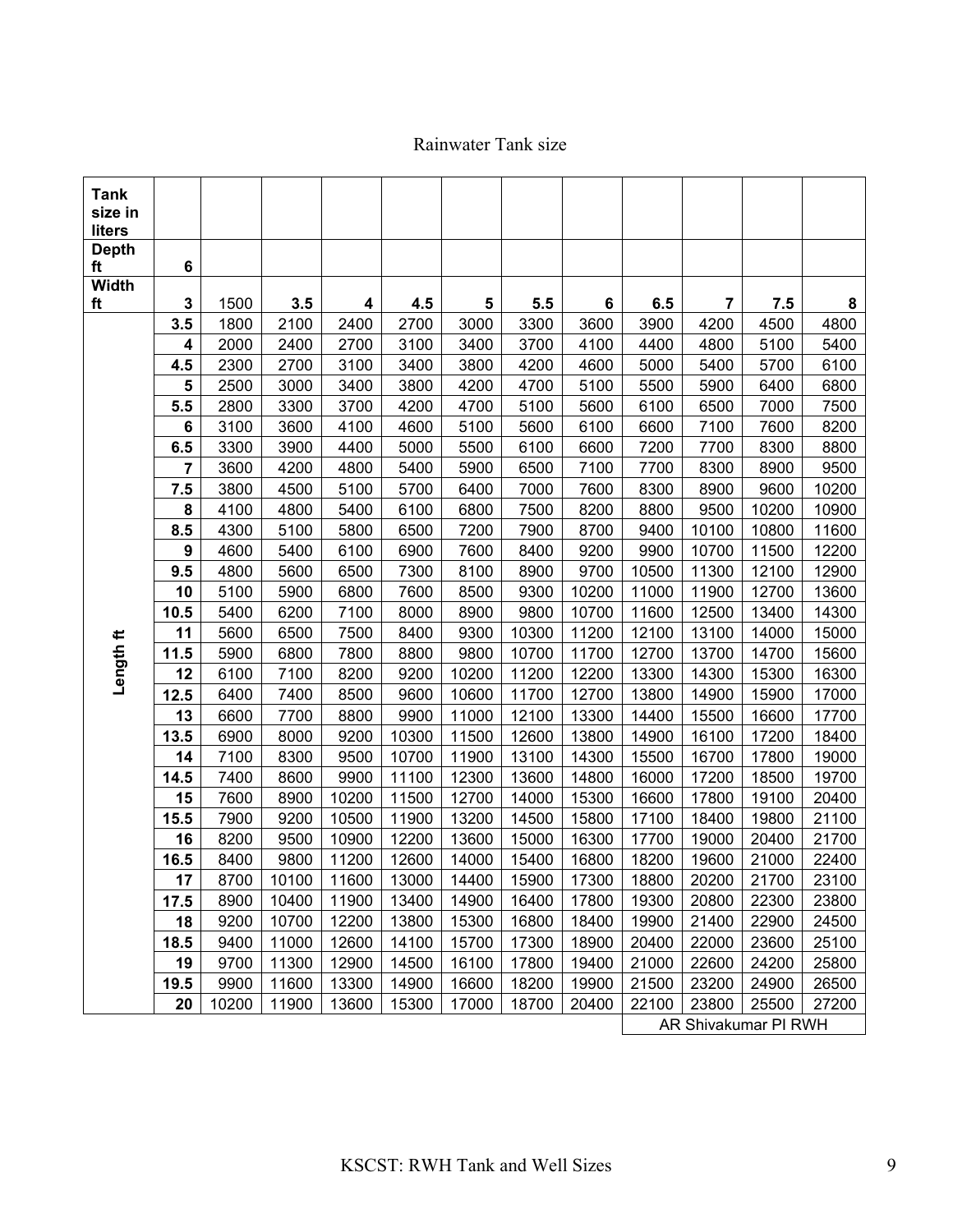| <b>Tank</b>            |                 |      |      |       |       |       |       |       |       |       |                      |       |
|------------------------|-----------------|------|------|-------|-------|-------|-------|-------|-------|-------|----------------------|-------|
| size in                |                 |      |      |       |       |       |       |       |       |       |                      |       |
| liters<br><b>Depth</b> |                 |      |      |       |       |       |       |       |       |       |                      |       |
| ft                     | 5               |      |      |       |       |       |       |       |       |       |                      |       |
| <b>Width</b>           |                 |      |      |       |       |       |       |       |       |       |                      |       |
| ft                     | 3               | 1274 | 3.5  | 4     | 4.5   | 5     | 5.5   | 6     | 6.5   | 7     | 7.5                  | 8     |
|                        | 3.5             | 1500 | 1700 | 2000  | 2200  | 2500  | 2700  | 3000  | 3200  | 3500  | 3700                 | 4000  |
|                        | 4               | 1700 | 2000 | 2300  | 2500  | 2800  | 3100  | 3400  | 3700  | 4000  | 4200                 | 4500  |
|                        | 4.5             | 1900 | 2200 | 2500  | 2900  | 3200  | 3500  | 3800  | 4100  | 4500  | 4800                 | 5100  |
|                        | 5               | 2100 | 2500 | 2800  | 3200  | 3500  | 3900  | 4200  | 4600  | 5000  | 5300                 | 5700  |
|                        | 5.5             | 2300 | 2700 | 3100  | 3500  | 3900  | 4300  | 4700  | 5100  | 5500  | 5800                 | 6200  |
|                        | $6\phantom{1}6$ | 2500 | 3000 | 3400  | 3800  | 4200  | 4700  | 5100  | 5500  | 5900  | 6400                 | 6800  |
|                        | 6.5             | 2800 | 3200 | 3700  | 4100  | 4600  | 5100  | 5500  | 6000  | 6400  | 6900                 | 7400  |
|                        | $\overline{7}$  | 3000 | 3500 | 4000  | 4500  | 5000  | 5500  | 5900  | 6400  | 6900  | 7400                 | 7900  |
|                        | 7.5             | 3200 | 3700 | 4200  | 4800  | 5300  | 5800  | 6400  | 6900  | 7400  | 8000                 | 8500  |
|                        | 8               | 3400 | 4000 | 4500  | 5100  | 5700  | 6200  | 6800  | 7400  | 7900  | 8500                 | 9100  |
|                        | 8.5             | 3600 | 4200 | 4800  | 5400  | 6000  | 6600  | 7200  | 7800  | 8400  | 9000                 | 9600  |
|                        | 9               | 3800 | 4500 | 5100  | 5700  | 6400  | 7000  | 7600  | 8300  | 8900  | 9600                 | 10200 |
|                        | 9.5             | 4000 | 4700 | 5400  | 6100  | 6700  | 7400  | 8100  | 8700  | 9400  | 10100                | 10800 |
|                        | 10              | 4200 | 5000 | 5700  | 6400  | 7100  | 7800  | 8500  | 9200  | 9900  | 10600                | 11300 |
|                        | 10.5            | 4500 | 5200 | 5900  | 6700  | 7400  | 8200  | 8900  | 9700  | 10400 | 11200                | 11900 |
|                        | 11              | 4700 | 5500 | 6200  | 7000  | 7800  | 8600  | 9300  | 10100 | 10900 | 11700                | 12500 |
| Length ft              | 11.5            | 4900 | 5700 | 6500  | 7300  | 8100  | 9000  | 9800  | 10600 | 11400 | 12200                | 13000 |
|                        | 12              | 5100 | 5900 | 6800  | 7600  | 8500  | 9300  | 10200 | 11000 | 11900 | 12700                | 13600 |
|                        | 12.5            | 5300 | 6200 | 7100  | 8000  | 8900  | 9700  | 10600 | 11500 | 12400 | 13300                | 14200 |
|                        | 13              | 5500 | 6400 | 7400  | 8300  | 9200  | 10100 | 11000 | 12000 | 12900 | 13800                | 14700 |
|                        | 13.5            | 5700 | 6700 | 7600  | 8600  | 9600  | 10500 | 11500 | 12400 | 13400 | 14300                | 15300 |
|                        | 14              | 5900 | 6900 | 7900  | 8900  | 9900  | 10900 | 11900 | 12900 | 13900 | 14900                | 15900 |
|                        | 14.5            | 6200 | 7200 | 8200  | 9200  | 10300 | 11300 | 12300 | 13300 | 14400 | 15400                | 16400 |
|                        | 15              | 6400 | 7400 | 8500  | 9600  | 10600 | 11700 | 12700 | 13800 | 14900 | 15900                | 17000 |
|                        | 15.5            | 6600 | 7700 | 8800  | 9900  | 11000 | 12100 | 13200 | 14300 | 15400 | 16500                | 17600 |
|                        | 16              | 6800 | 7900 | 9100  | 10200 | 11300 | 12500 | 13600 | 14700 | 15900 | 17000                | 18100 |
|                        | 16.5            | 7000 | 8200 | 9300  | 10500 | 11700 | 12900 | 14000 | 15200 | 16400 | 17500                | 18700 |
|                        | 17              | 7200 | 8400 | 9600  | 10800 | 12000 | 13200 | 14400 | 15600 | 16900 | 18100                | 19300 |
|                        | 17.5            | 7400 | 8700 | 9900  | 11200 | 12400 | 13600 | 14900 | 16100 | 17300 | 18600                | 19800 |
|                        | 18              | 7600 | 8900 | 10200 | 11500 | 12700 | 14000 | 15300 | 16600 | 17800 | 19100                | 20400 |
|                        | 18.5            | 7900 | 9200 | 10500 | 11800 | 13100 | 14400 | 15700 | 17000 | 18300 | 19600                | 21000 |
|                        | 19              | 8100 | 9400 | 10800 | 12100 | 13500 | 14800 | 16100 | 17500 | 18800 | 20200                | 21500 |
|                        | 19.5            | 8300 | 9700 | 11000 | 12400 | 13800 | 15200 | 16600 | 17900 | 19300 | 20700                | 22100 |
|                        | 20              | 8500 | 9900 | 11300 | 12700 | 14200 | 15600 | 17000 | 18400 | 19800 | 21200                | 22700 |
|                        |                 |      |      |       |       |       |       |       |       |       | AR Shivakumar PI RWH |       |